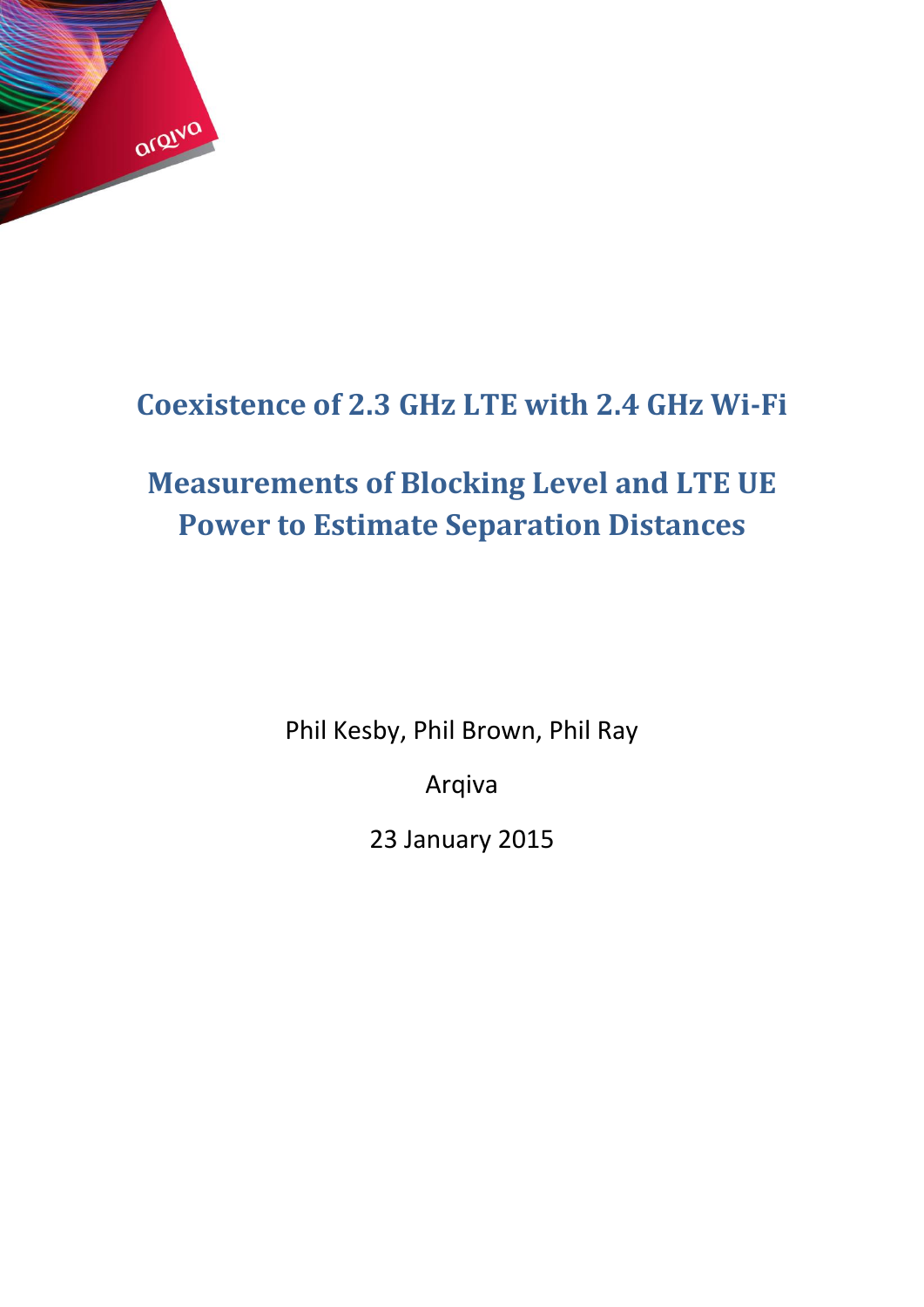# **Contents**

| Measurements of Blocking Level and LTE UE Power to Estimate Separation Distances 1               |
|--------------------------------------------------------------------------------------------------|
|                                                                                                  |
|                                                                                                  |
| Previous Ofcom Findings for Wi-Fi Receiver Blocking and Separation Distances  4                  |
|                                                                                                  |
|                                                                                                  |
|                                                                                                  |
|                                                                                                  |
|                                                                                                  |
|                                                                                                  |
|                                                                                                  |
| Calibration of the Wi-Fi device without the presence of the interfering LTE Signal 7             |
|                                                                                                  |
|                                                                                                  |
|                                                                                                  |
|                                                                                                  |
|                                                                                                  |
|                                                                                                  |
|                                                                                                  |
|                                                                                                  |
| 4 - Impact Analysis - Minimum Separation Distances between LTE UE Terminals and Wi-Fi Devices 16 |
|                                                                                                  |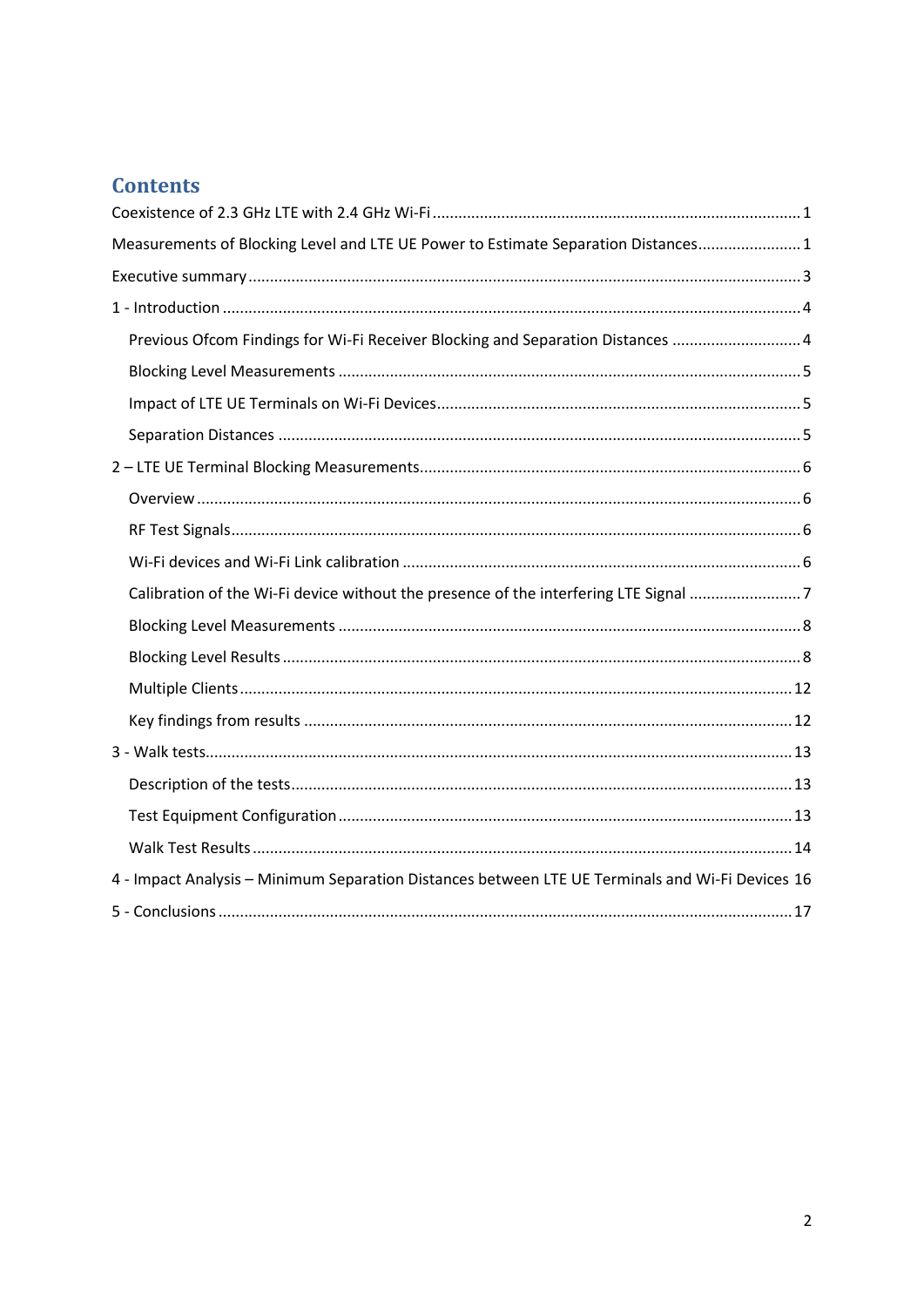## <span id="page-2-0"></span>**Executive summary**

Arqiva have undertaken a range of co-existence studies to investigate the impact of LTE User Equipment operating at 2.3GHz on victim Wi-Fi devices operating at 2.4GHz.

This study was commissioned to investigate the following areas:

- Blocking measurements of LTE user devices into Wi-Fi devices, including a range of LTE traffic profiles and LTE TDD duty cycles
- An assessment of LTE user terminal output peak power levels in a number of operational environments using a range of traffic profiles
- An evaluation of the separation distances necessary to limit interference, based on the measured blocking levels and LTE terminal powers

Measured blocking levels for LTE user devices were found to be less damaging than LTE base station signals because of their lower duty cycle.

The LTE user device output powers measured varied significantly depending on the user application. An FTP heavy upload from the user device used the highest powers resulting in a median power of +18dBm. This is significantly higher than the +3dBm assumed in earlier Ofcom studies.

A range of separation distances from less than 1 metre to 3.7 metres are seen to cause a reduction in throughput of the Wi-Fi session depending on the Wi-Fi Access Point and the type of traffic that the LTE UE is handling. In normal installation scenarios Wi-Fi Access Points and LTE UEs will be within these distances causing a reduction in the performance of Wi-Fi networks.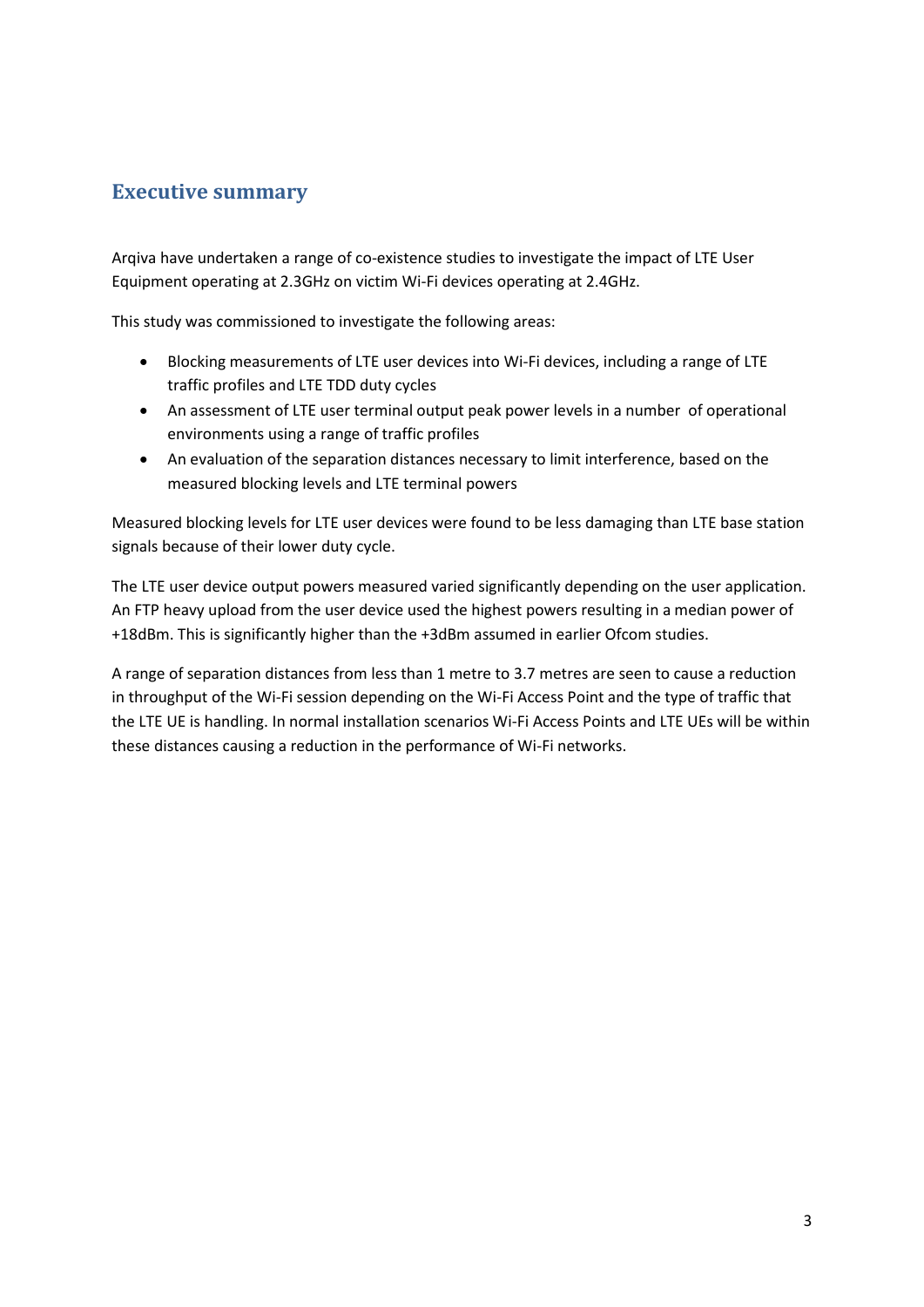## <span id="page-3-0"></span>**1 - Introduction**

1

Ofcom are preparing to auction 40MHz of the 2.3GHz band in 2015 for LTE services<sup>1</sup>, presently used by the UK MoD. Prior to the auction process, the UK MoD frequency allocation in the 2.3GHz band is from 2.310GHz to 2.4GHz. The auction process will release the upper 50MHz of the band which will allow a number of LTE TDD carriers into the band. Figure [1] shows one outcome with two 20 MHz TDD carriers. In this example they will have center frequencies of 2.360 and 2.380GHz respectively leaving a 10MHz guard band between the LTE service and licence exempt ISM 2.4GHz band. New LTE services operating in the 2.3GHz band will be required to operate in a TDD configuration, as standardised in ETSI TS\_136101<sup>2</sup>.



Figure 1: An example of LTE and Wi-Fi services in the 2.3 and 2.4GHz bands

Ofcom published a co-existence consultation in February 2014<sup>3</sup> which outlined the potential impact of LTE services located in the 2.3GHz band with Wi-Fi services located in the licence exempt 2.4GHz band. The consultation concluded that the impact for the deployment of LTE services into Wi-Fi services would be low. In addition to the low likelihood of interference the consultation proposes that a range of interference mitigation techniques could be employed. These mitigation techniques included physically moving the location of the Wi-Fi device, input filtering for the Wi-Fi devices and forcing the Wi-Fi service to operate in the 5GHz band. The necessity to use these mitigation techniques and the viability of physically moving the Wi-Fi device depends on the separation distance needed between the Wi-Fi device and LTE interferer. The purpose of this study is to estimate practical separation requirements by measuring Wi-Fi blocking levels and LTE peak operating powers.

## <span id="page-3-1"></span>**Previous Ofcom Findings for Wi-Fi Receiver Blocking and Separation Distances**

Earlier Ofcom studies showed that the primary failure mechanism for victim Wi-Fi devices was receiver blocking. It also concluded the LTE base-station signals are more destructive than UE terminal waveform characteristics because they have a longer active on period due to their duty-

<sup>&</sup>lt;sup>1</sup> [http://stakeholders.ofcom.org.uk/consultations/2.3-3.4-ghz/summary;](http://stakeholders.ofcom.org.uk/consultations/2.3-3.4-ghz/summary) 2.3 and 3.4 GHz spectrum award: Consultation on a 3.4 GHz band plan, varying UK Broadband Limited's license and a call for inputs on other aspects of the award

<sup>&</sup>lt;sup>2</sup> ETSI TS 136 101, LTE; Evolved Universal Terrestrial Radio Access (E-UTRA); User Equipment (UE) radio transmission and reception – section 5.5, operating bands

<sup>&</sup>lt;sup>3</sup> <http://stakeholders.ofcom.org.uk/consultations/pssr-2014/>; Technical coexistence issues for the 2.3 and 3.4 GHz award – Annexes 7 -13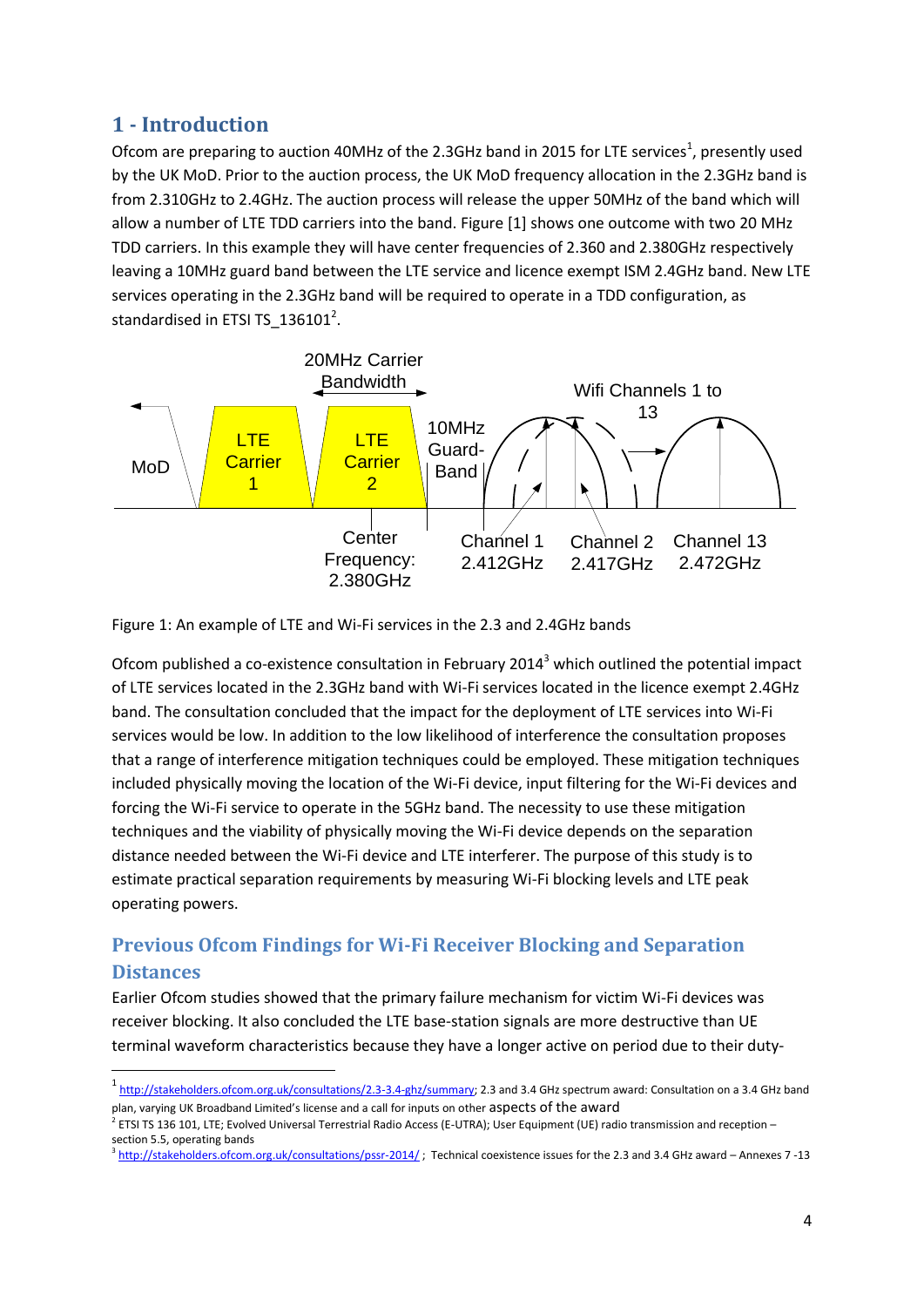cycle. Ofcom studies also concluded that a safe separation distance between LTE UE to Wi-Fi device separation is typically less than 1m. This distance was based on earlier UMTS terminal device operating powers using a median power of +3dBm EIRP. Finally no blocking measurements were undertaken when a Wi-Fi AP supported multiple clients.

## <span id="page-4-0"></span>**Blocking Level Measurements**

Arqiva have undertaken Wi-Fi receiver blocking measurements using LTE TDD waveforms captured from equipment operating on a representative test 2.3GHz TDD network. This was in contrast to tests earlier undertaken by Ofcom where test equipment using a PRBS configuration was used. The requirement was to test a range of Wi-Fi devices using these RF recordings and establish if there was any significant difference between the test signals created by Ofcom and waveforms captured from a live network. Test waveforms included base station and UE terminal equipment.

### <span id="page-4-1"></span>**Impact of LTE UE Terminals on Wi-Fi Devices**

ETSI standards stipulate that the peak power for LTE UE is +23dBm EIRP during the active or "on" period of the TDD frame. In practice the UE power is often lower than this because power control and scheduling are applied depending on propagation conditions and other network factors. Therefore co-existence studies may use a lower peak power figure than +23dBm to represent realistic interference. Earlier ITU studies<sup>4</sup> based on UMTS terminal equipment operating on existing networks concluded that the median power for UE terminals is +3dBm. Arqiva believes that +3dBm is too low an assumption and the aim of this measurement campaign was to establish realistic LTE UE operating powers in live networks.

#### <span id="page-4-2"></span>**Separation Distances**

**.** 

Establishing median operating powers for LTE UE terminals in a range of live operating conditions in combination with median blocking levels can be used to establish the required separation distance between LTE UE terminals and representative victim Wi-Fi devices.

 $^4$  ITU-R; Radiocommunication Study Groups; Anne 14 to document 5-6/88-E; 3<sup>rd</sup> June 2009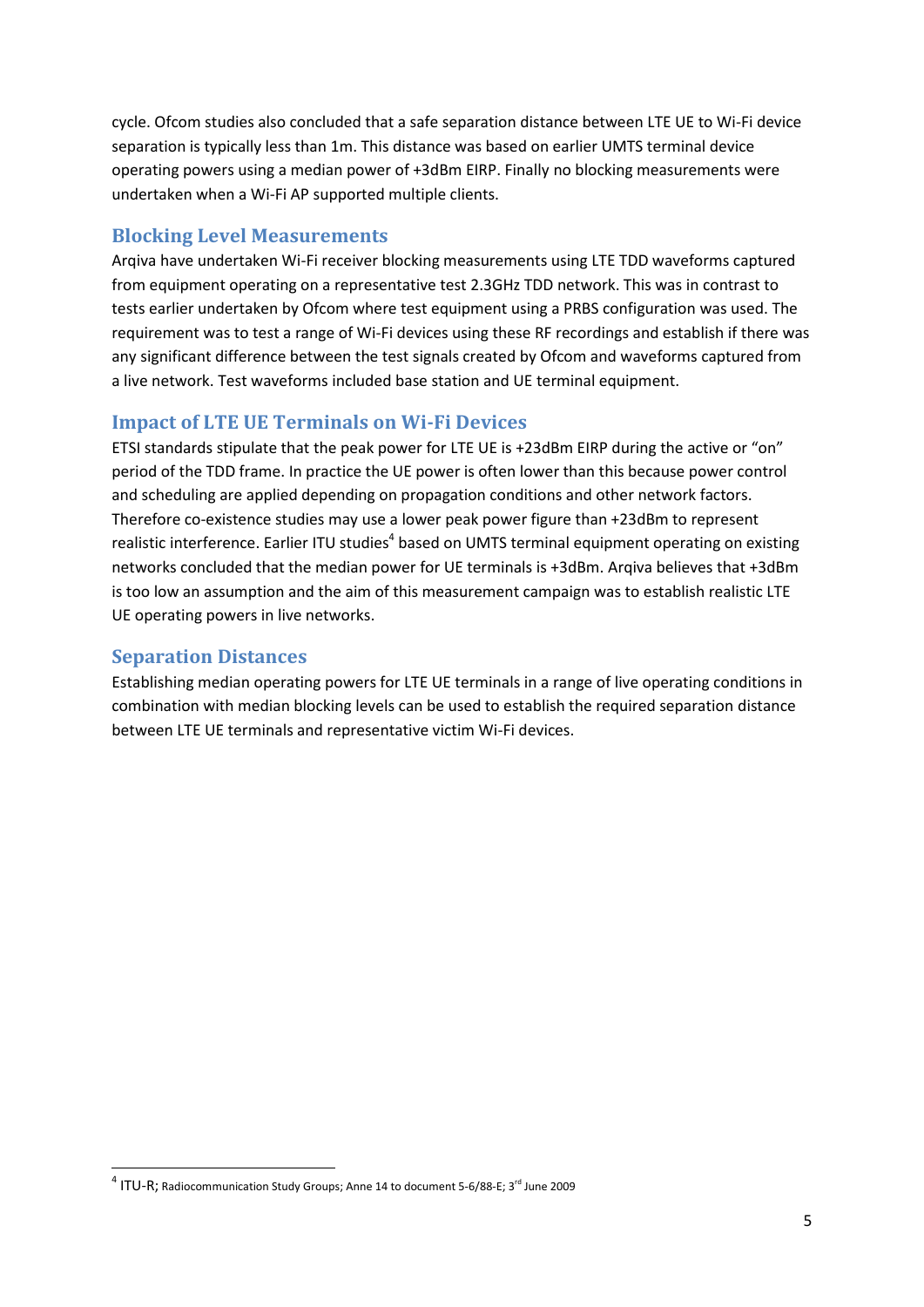# <span id="page-5-0"></span>**2 – LTE UE Terminal Blocking Measurements**

#### <span id="page-5-1"></span>**Overview**

Receiver blocking occurs due to a combination of poor Wi-Fi receiver ACS (Adjacent Channel Selectivity), non-linearity of the Wi-Fi amplifier and high LTE signal levels due to the RF coupling from LTE to Wi-Fi devices.

Receiver blocking measurements were undertaken using pre-recorded LTE TDD waveforms coupled into example victim Wi-Fi devices. The power of the LTE waveforms was varied to evaluate the impact on Wi-Fi data throughput so that a receiver blocking level could be established.

#### <span id="page-5-2"></span>**RF Test Signals**

RF recordings were taken from a test LTE TDD network operated by BT Research. This network consisted of a network grade (commercially available) E-Node B and two LTE UE terminal devices. The network (for each test) was configured for a TDD profile in accordance with ETSI TS 136 211<sup>5</sup> and a number of recordings were taken for a range of user traffic profiles. The LTE signal consisted of a single 20MHz carrier with a center frequency of 2.380GHz.

The recordings were made by Ofcom, BBC Research, BT and Arqiva using a National Instruments PXI RF recorder. The waveforms were subsequently post-processed by Sony in order to configure them for use on Rohde and Schwarz arbitrary waveform generators<sup>6</sup>. The out-of-block of the recorded waveforms was significantly better that the LTE UE terminal equipment used in the test LTE network. Therefore the receiver blocking measurements using the processed waveforms were solely due to Wi-Fi receiver blocking and not the out-of-block performance of the R&S test equipment.

| TDD<br>Configuration | BS / UE<br><b>Recording</b> | <b>Waveform (File)</b>             |
|----------------------|-----------------------------|------------------------------------|
| 60 (BS) / 30 (UE)    | UE                          | <b>UE Uplink AKS</b>               |
| 60 (BS) / 30 (UE)    | UE                          | <b>UE Heavy Upload</b>             |
| 60 (BS) / 20 (UE)    | UF                          | Skype Call                         |
| 60 (BS) / 30 (UE)    | BS                          | <b>Base-station Heavy Download</b> |

The TDD network configuration and traffic profile can be seen in table [1] below.

Table 1: LTE TDD waveform characteristics

### <span id="page-5-3"></span>**Wi-Fi devices and Wi-Fi Link calibration**

Four Wi-Fi devices were tested, one was a client device and the other three were APs. The client and one of the APs were low-grade consumer devices. Two of the APs were higher grade designs used in public networks by Arqiva. One of the high-grade devices had integrated LTE 2.3GHz rejection filters. The Wi-Fi devices under test are referenced in this report as follows:

- Wi-Fi client **Client**
- Wi-Fi AP consumer grade **AP A**
- Wi-Fi AP high grade **AP B**

<sup>1</sup> <sup>5</sup> ETSI TS 136 211 V12.3.0 (2014-10); LTE; Evolved Universal Terrestrial Radio Access (E-UTRA); Physical channels and modulation (3GPP TS 36.211 version 12.3.0 Release 12)

<sup>6</sup> Plots of Ofcom/BT LTE TDD Recordings, Version 7, 23 October 2014, John Wilson, Sony Corporation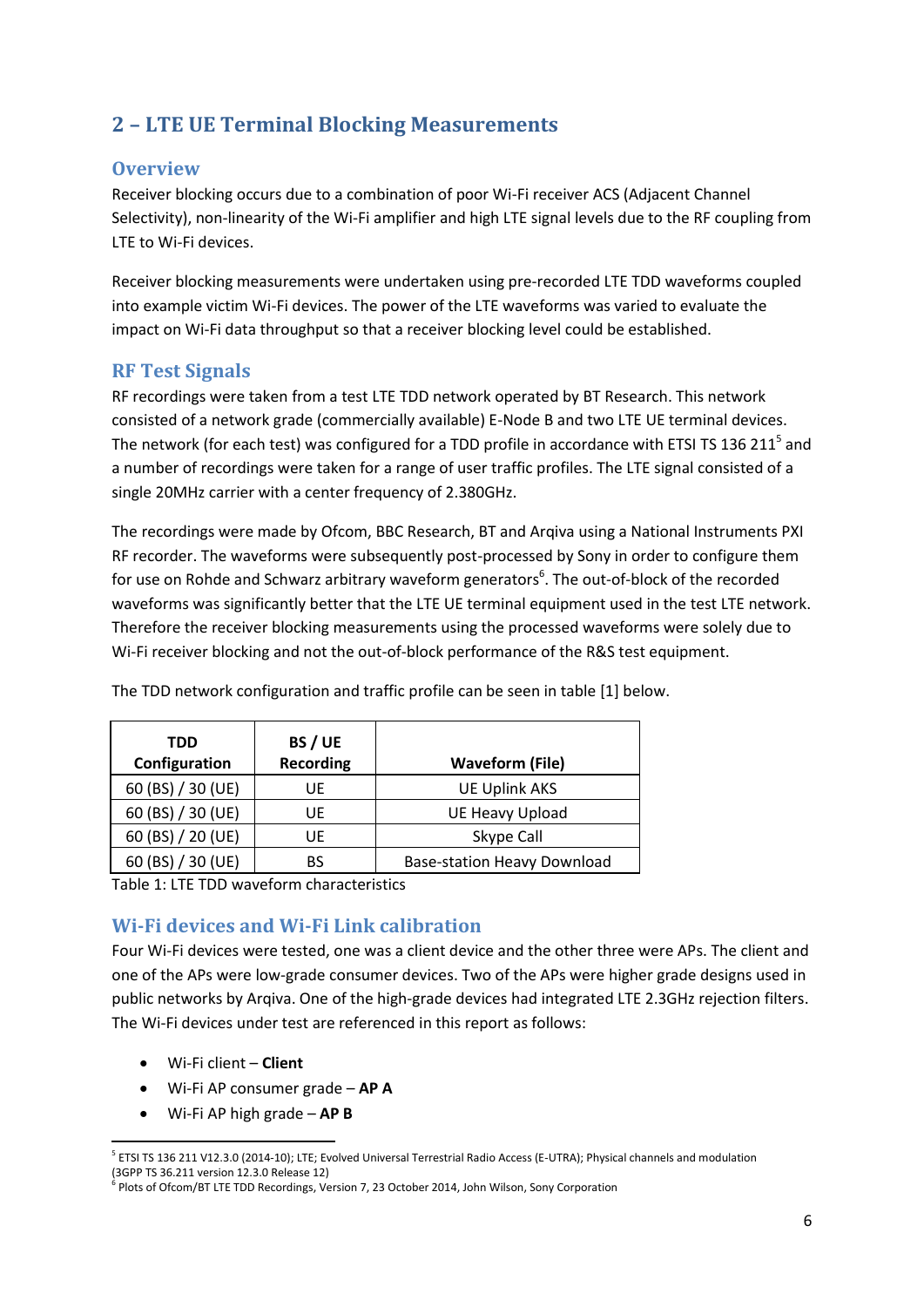Wi-Fi AP high grade with integrated LTE rejection filters – **AP C**

All devices had integrated SMA connectors which enabled direct coaxial tests. All devices were configured to be fixed to 802.11g, channel 1 (2.412GHz). MIMO was disabled for all devices and a single RF connection was used from each device.

In order to measure the degradation of the Wi-Fi link, an IPERF<sup>7</sup> session was established between the AP and client using TCP. The RF path was initially configured so that the Wi-Fi signal was 5dB stronger than the level needed for maximum IP throughput. This ensures that any measured degradation in the tests is due to receiver blocking caused by the introduction of the LTE signal and not poor Wi-Fi signal. Typical 802.11g IP throughput for a non-interfered link was approximately 24Mbit/s. The operating level was approximately 30dB above the minimum Wi-Fi operating level.

## <span id="page-6-0"></span>**Calibration of the Wi-Fi device without the presence of the interfering LTE Signal**

The test equipment set-up for this calibration can be seen in Figure [2]. Attenuation was applied to the Wi-Fi link from approximately 30dB above link failure until the IP throughput of the Wi-Fi link was less than 1Mbit/s.



Figure 2: Calibration of the Wi-Fi devices

**.** 

Figure [3] below shows the IP throughput of the Wi-Fi link for each device under test from full modulation conditions to Wi-Fi link failure. The light blue line (Figure [3]) shows the Wi-Fi signal strength that was used for all subsequent testing. This value was -67dBm.

 $<sup>7</sup>$  IPERF is an IP network testing tool that can be configured to create TCP data streams and measure the</sup> throughput of a network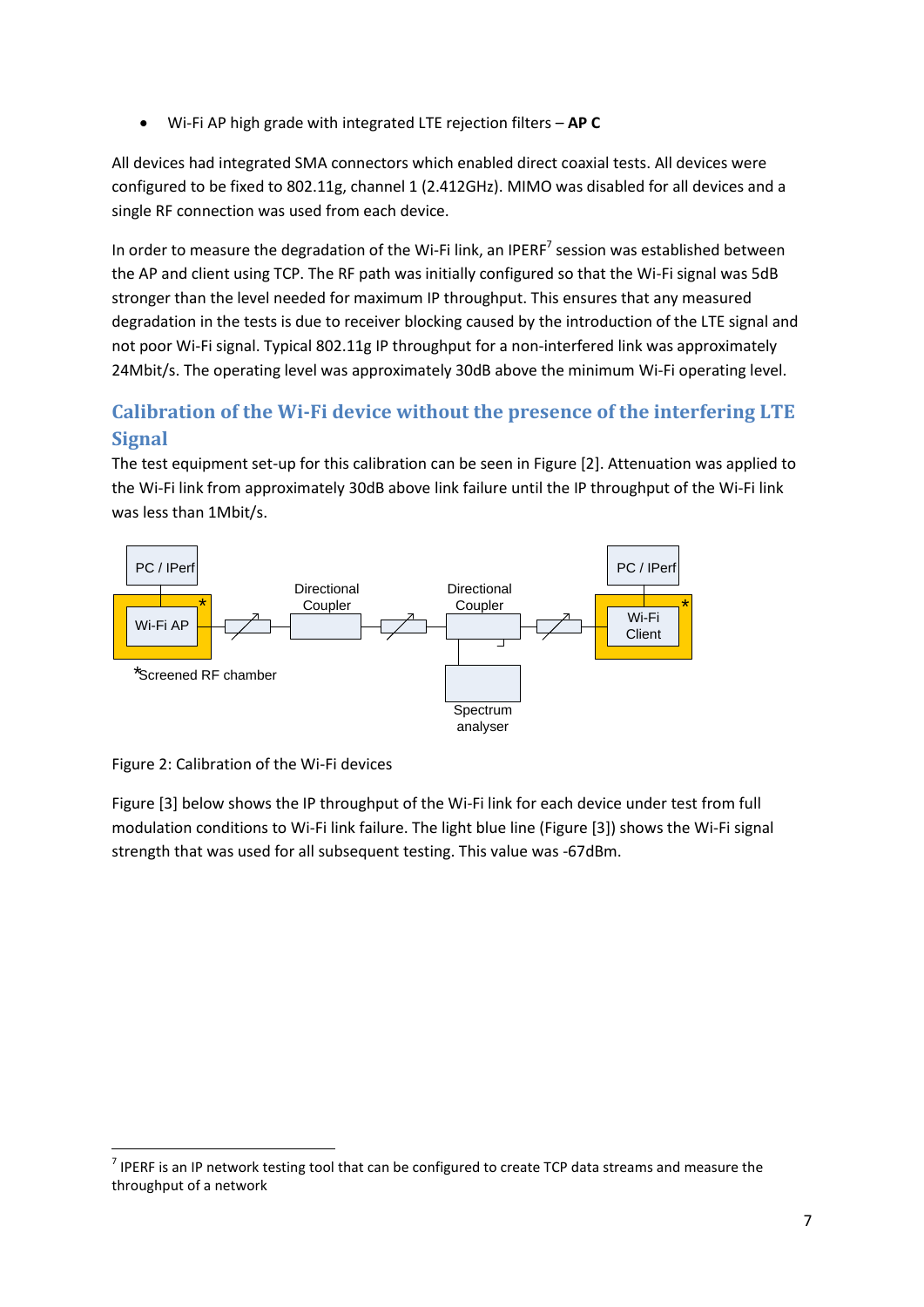

Figure 3: Wi-Fi device calibration results

### <span id="page-7-0"></span>**Blocking Level Measurements**

Blocking level measurements were conducted by coupling LTE recorded signals from an R&S SFU with an arbitrary waveform generator (ARB) into the Wi-Fi RF link as shown in Figure [4] below, with the Wi-Fi link configured to operate at its maximum IP throughput. The LTE signal was increased in 2dB steps from a low to high power interfering signal level. The IPERF session was measured over a period of 60 seconds. At the end of each measurement, the average throughput of the IPERF session was recorded. A linear amplifier was required to increase the LTE signal level on the output of the ARB. The amplifier was operated at input power levels well below its 1dB compression points and therefore the measurement results were not affected by second order non-linear effects.



Figure 4: Test equipment setup for Wi-Fi receiver blocking measurements

## <span id="page-7-1"></span>**Blocking Level Results**

The results for each Wi-Fi device can be seen in Figures [5],[6],[ 7], and[ 8]. A table of results for each of the impairment metrics can be seen in Table [2].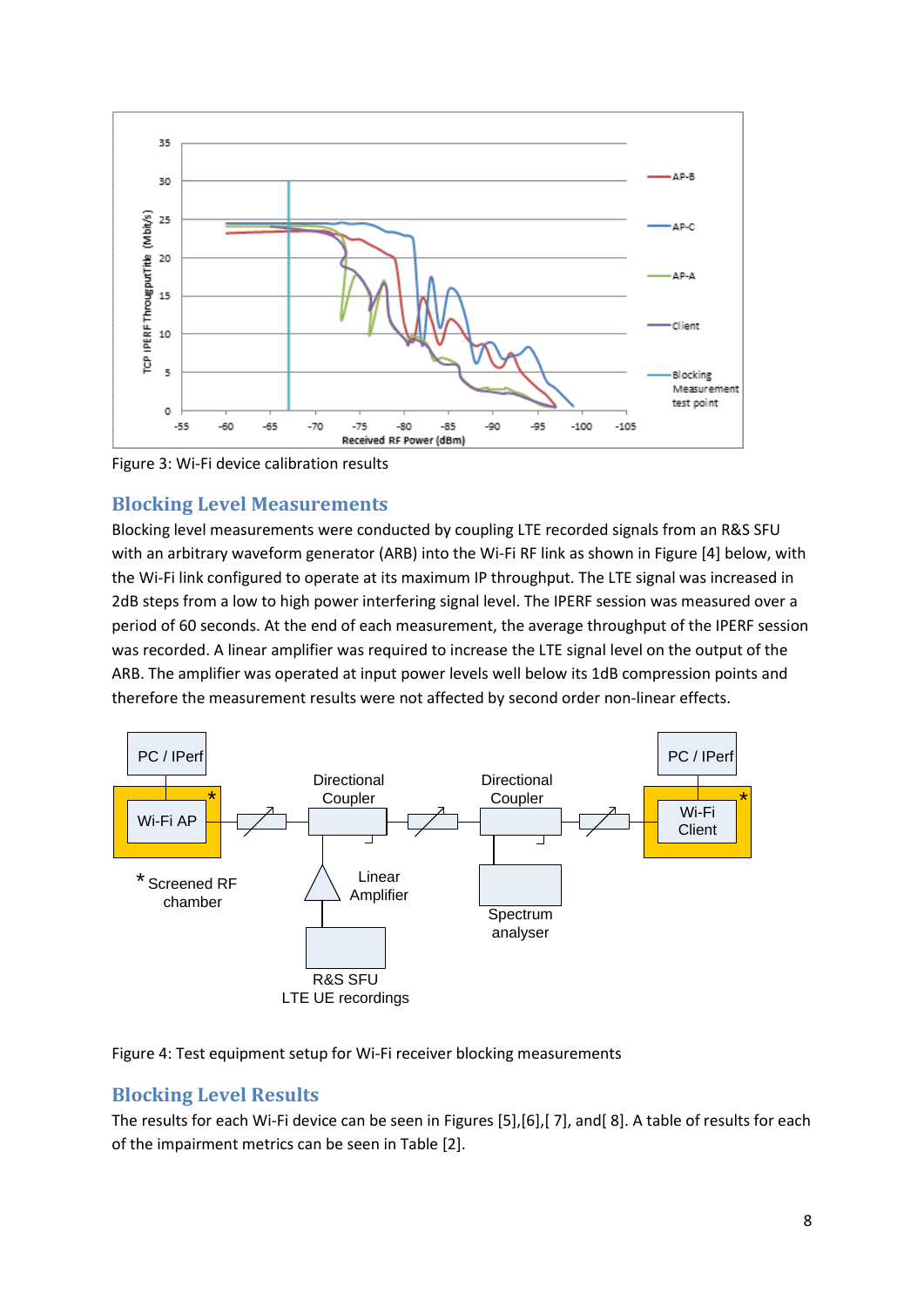

Figure 5: Blocking level measurements for Client



Figure 6: Blocking level measurements for AP1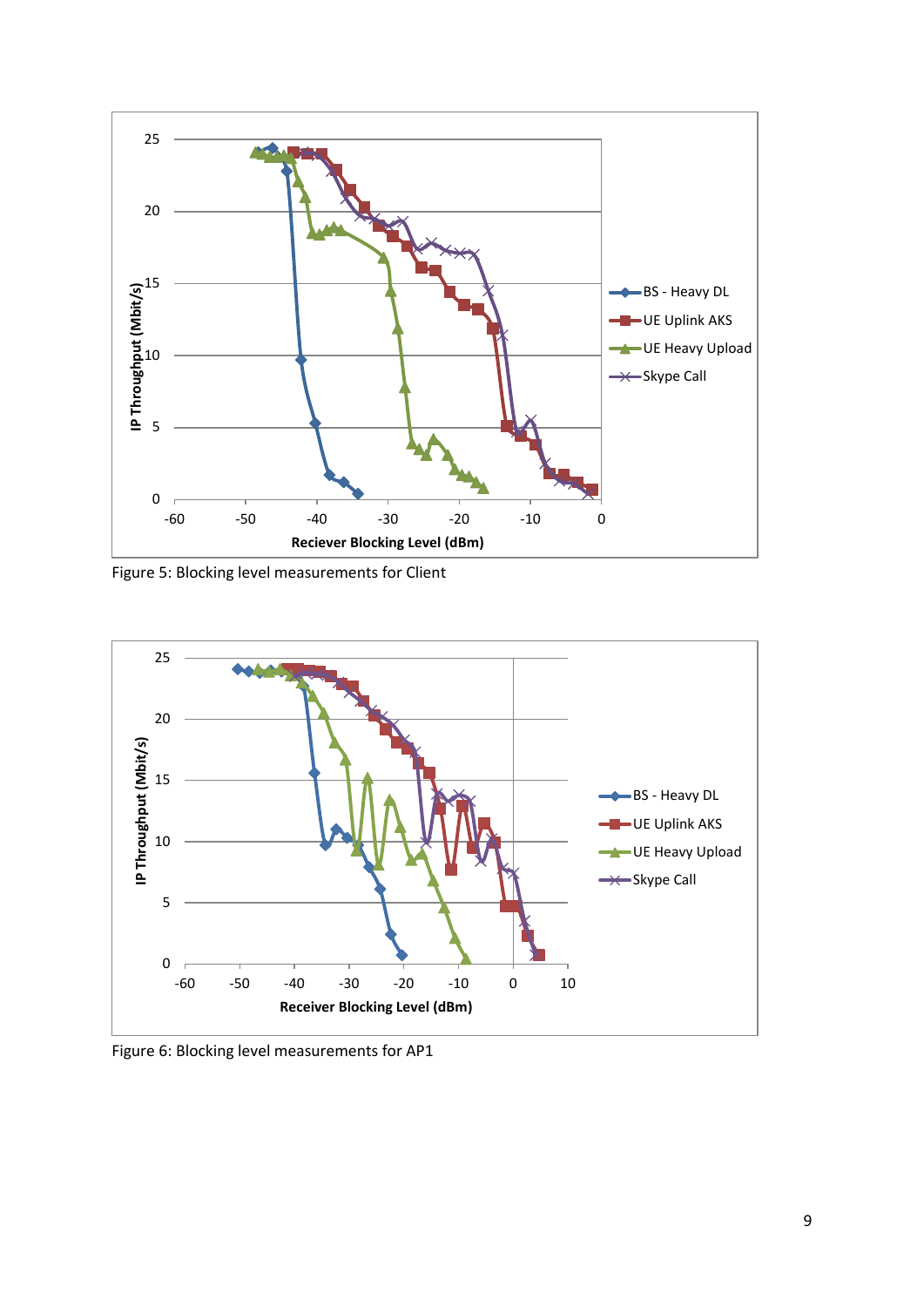

Figure 7: Blocking level measurements for AP2



Figure 8: Blocking level measurements for AP3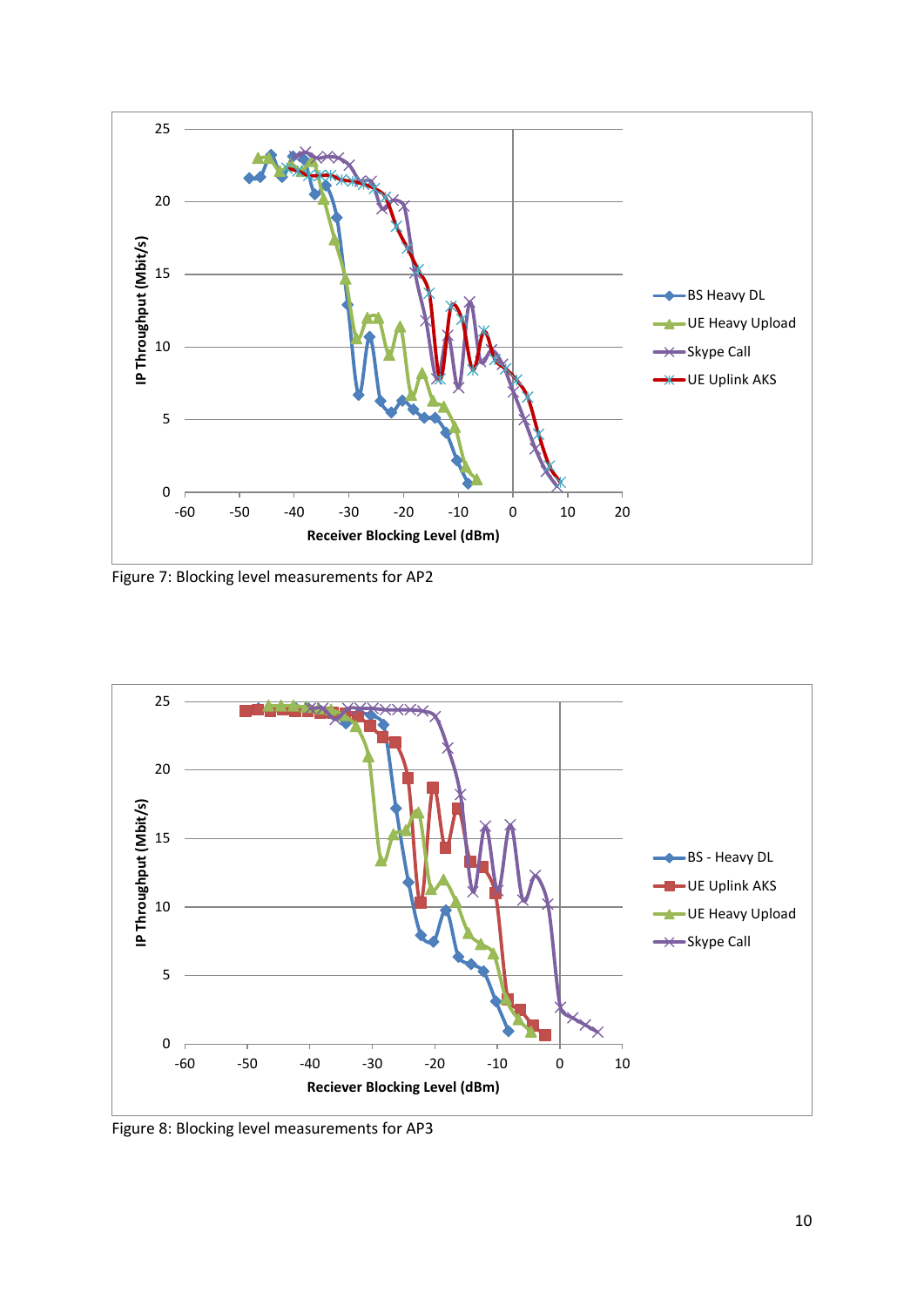Blocking level measurements were categorised into three impairment metrics which were used to identify the level of degradation of the Wi-Fi link. These were:

[1] A reduction to the IP throughput of the Wi-Fi link by 1Mbit/s when compared to normal operation due to the introduction of the interfering signal – This is classed as "onset of failure"

[2] A 50% reduction in Wi-Fi link throughput

[3] <1Mbit/s throughput of the Wi-Fi link due to the interfering signal

|                 |                             | <b>Onset</b><br>οf<br><b>Failure</b> | 50%<br><b>Failure</b> | <1Mbit/s<br>throughput |
|-----------------|-----------------------------|--------------------------------------|-----------------------|------------------------|
| <b>Device</b>   | <b>File</b>                 | (dBm)                                | (dBm)                 | (dBm)                  |
| Client          | <b>UE uplink AKS</b>        | $-37.3$                              | $-15.3$               | $-1.3$                 |
|                 | UE heavy upload             | $-42.6$                              | $-28.6$               | $-16.6$                |
|                 | UE Skype call               | $-37.9$                              | $-13.9$               | $-1.9$                 |
|                 | Base-station heavy download | $-44.2$                              | $-40.2$               | $-34.2$                |
| AP1             | UE uplink AKS               | $-29.3$                              | $-17.3$               | 4.7                    |
|                 | UE heavy upload             | $-34.6$                              | $-24.6$               | $-8.6$                 |
|                 | UE Skype call               | $-29.9$                              | $-15.9$               | 4.1                    |
|                 | Base-station heavy download | $-38.2$                              | $-34.2$               | $-18.2$                |
| AP <sub>2</sub> | <b>UE uplink AKS</b>        | $-25.3$                              | $-13.3$               | 8.7                    |
|                 | UE heavy upload             | $-34.6$                              | $-28.6$               | 6.6                    |
|                 | UE Skype call               | $-27.9$                              | $-15.9$               | 8.1                    |
|                 | Base-station heavy download | $-36.2$                              | $-30$                 | $-16.1$                |
| AP3             | UE uplink AKS               | $-23.2$                              | $-11.3$               | 6.7                    |
|                 | UE heavy upload             | $-32.6$                              | $-20.6$               | $-4.6$                 |
|                 | UE Skype call               | $-17.9$                              | $-13.9$               | 6.1                    |
|                 | Base-station heavy download | $-34.2$                              | $-24.2$               | $-8.2$                 |

Table 2: Blocking level measurements

The overall statistics of the blocking level tests are includes in Table [3] below.

|                 | All LTE        |                  |                           |
|-----------------|----------------|------------------|---------------------------|
|                 | Waveforms /    | LTE UE Waveforms | LTE UE Waveforms Only /   |
|                 | All Wi-Fi      | Only / All Wi-Fi | Non-filtered Wi-Fi Device |
|                 | <b>Devices</b> | <b>Devices</b>   | Onlv                      |
| Median Blocking |                |                  |                           |
| Level (dBm)     | $-32.8$        | $-31.1$          | $-33.2$                   |

Table 3: Median blocking levels for the Wi-Fi devices under test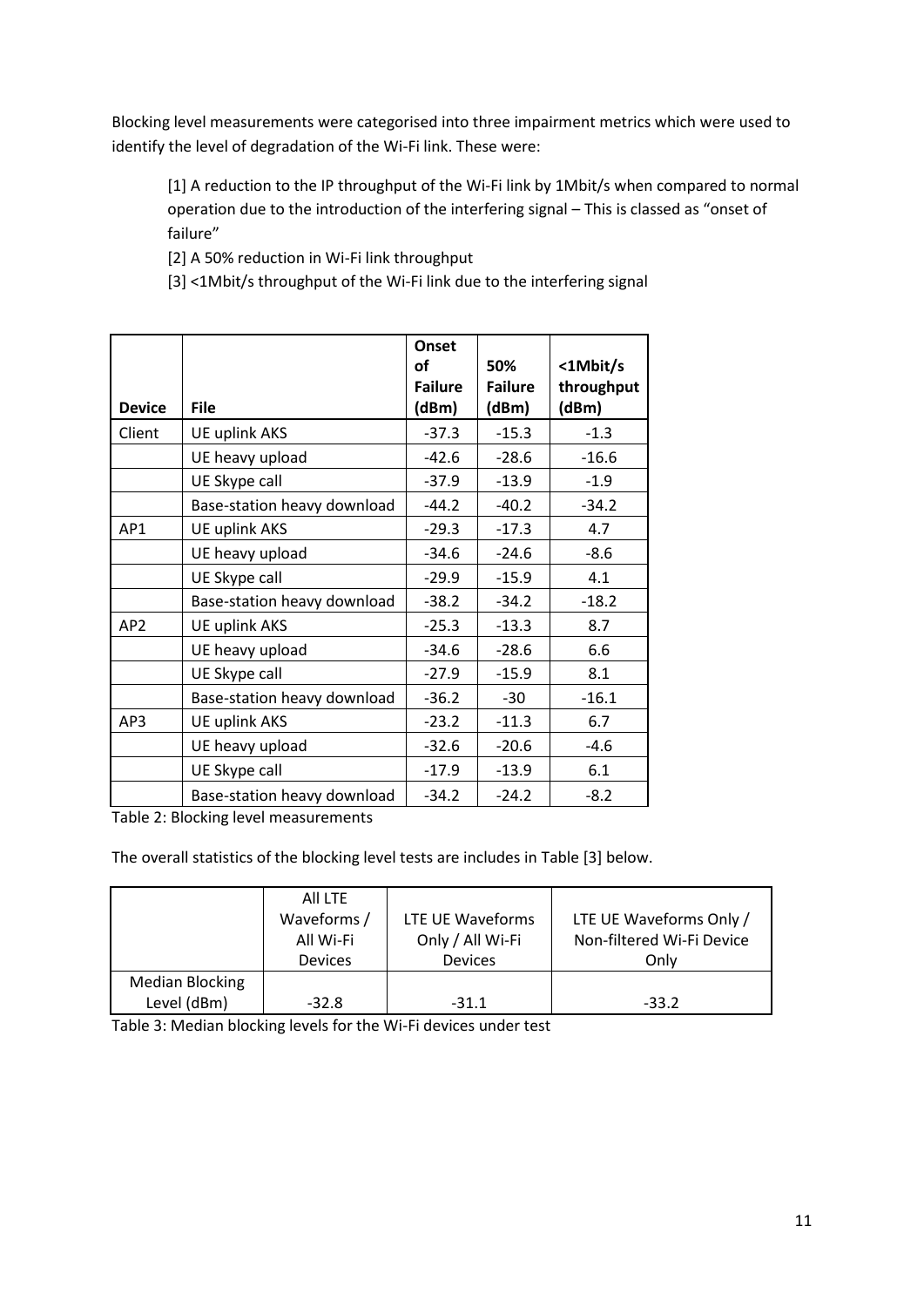## <span id="page-11-0"></span>**Multiple Clients**

The above measurements refer to scenarios with a single client. In practice there will be multiple client devices connected to a single AP. To investigate this tests have been carried out with three client devices connected to a single AP. These measurements used a configuration similar to Figure [4] with the "Heavy base-station download" file which was found to be the most disruptive file for all Wi-Fi devices under test. For the first test, all clients were configured to receive the same RF conditions from the AP (each RF path received the same path attenuation). In the second test, the clients had different signal levels to represent variations in propagation losses between the client and AP found in a typical deployment. Client one had a received signal level of -62dBm, client two had a received signal level of -67dBm, and client three had a received signal level of -72dBm.

In all of these tests the performance was no worse that the single client tests.

The throughput reduction was similar for all clients under test when the LTE signal was introduced. The exception to this was when one of the clients was configured to operate with a link budget below full IP throughput prior to the introduction of the LTE signal (-72dBm). In this condition the client IP throughput reduced to <1Mbit/s earlier than the other clients under test, which was expected.

These initial tests show that in general the impact on multiple clients is not significantly different to the single client case so further testing has not been carried out at this time. However the above testing for multiple clients is simple and does not cover the full range of client scenarios. Further investigation is required in live operating conditions where there may be many client devices with a range of link budgets.

### <span id="page-11-1"></span>**Key findings from results**

In all cases, the Base-station heavy download waveform was found to be the most destructive

The LTE UE terminal Heavy upload file was found to be the second most destructive; in most cases it was found to have an onset of failure within 2.5dB of the base-station signal

The Skype and "AKS" waveforms showed to be the least aggressive

AP3 with integrated LTE filtering was found to improve the rejection of the LTE signal and reduced receiver blocking levels.

There is approximately a 10dB spread of receiver blocking performance between the high quality Wi-Fi devices and the low grade consumer types, with the client device being the worst performing equipment under test.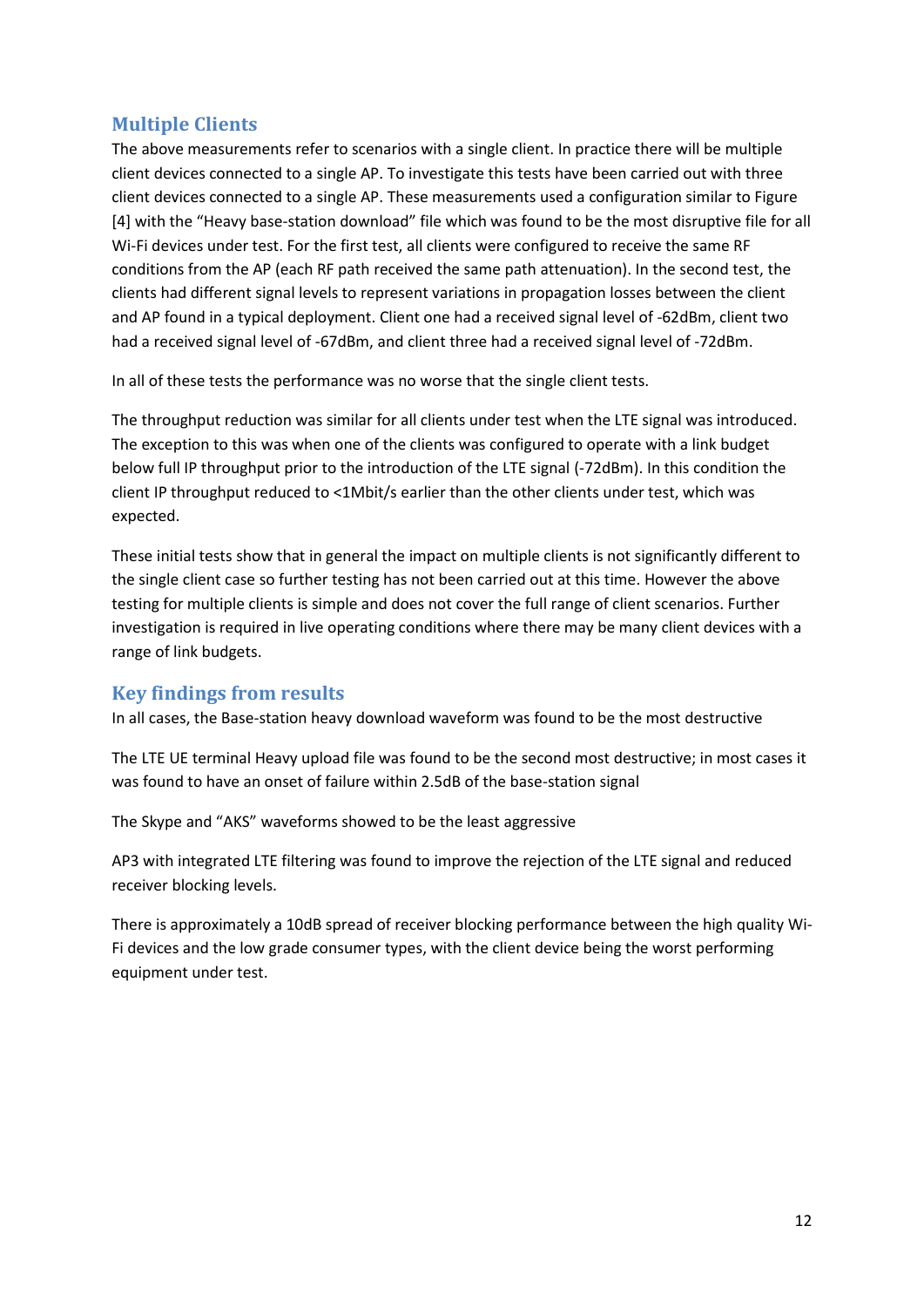## <span id="page-12-0"></span>**3 - Walk tests**

#### <span id="page-12-1"></span>**Description of the tests**

The licenced power for LTE FDD and TDD terminal devices is +23dBm EIRP. It is the peak power of the device which is regulated which applies for FDD and all TDD modes of operation. In practice the operational power varies and is subject to network conditions. This series of walk tests were designed to establish typical peak operating powers of the LTE terminal on live networks. The operation of the LTE terminal device was subject mobile network conditions. A single Samsung LTE S3 production device was used to record peak operating power on the Everything Everywhere 1800MHz network. This network is FDD in design, with a 20MHz carrier bandwidth; however the power characteristics obtained from this series of tests should be directly representative of a TDD network as the peak power should be similar.

Measurements were undertaken in a number of test locations in South East England, representing a range of cellular coverage areas, outdoor, indoor, building penetration types and height. The locations are:

- A hotel in a dense urban environment at Kings Cross train station, London.
- A hotel located at Heathrow airport
- A hotel located in a sub-urban environment located on the edge of Milton Keynes
- Concourse area outside of Kings Cross railway station
- Concourse area inside of Kings Cross railway station
- Tottenham Court Road
- Commercial offices in Hemel Hempstead

In the hotels and commercial offices separate measurements were taken on the ground floor and second floor.

There were three individual tests carried out at each location with the same duration and route. The three user profiles were:

- Heavy FTP upload
- Skye Call to a local 3G enabled handset
- Heavy download (a "YouTube" session from a popular BBC children's programme)

#### <span id="page-12-2"></span>**Test Equipment Configuration**

A Samsung Galaxy S3 LTE "Smart-Phone" was directly connected to a Rhode and Schwarz TMSE LTE analyser to capture peak transmit power from the LTE terminal device. The Samsung device reported its peak power to the R&S TMSE every second. Peak powers are reported as EIRP, with a manufacturer measured antenna gain of 0dBi. The smart phone was locked to "4G", which meant that it was not possible for the device to transfer any data via another bearer through the period of the walk tests.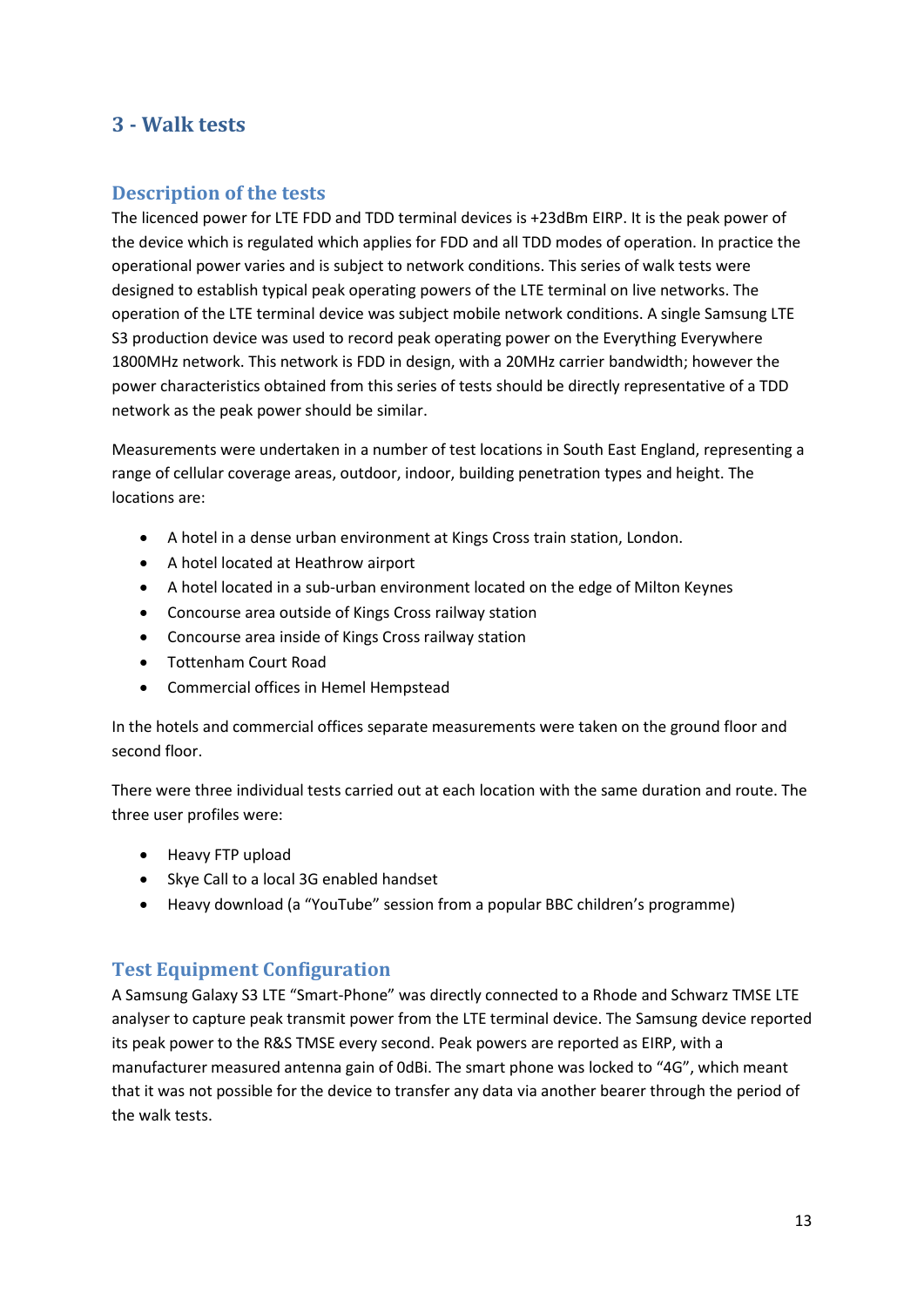#### <span id="page-13-0"></span>**Walk Test Results**

In this section there are charts showing the distribution of LTE peak power for each user profile. These are shown in Figures [9], [10] and [11]. Each chart combines the measurements from all of the surveyed locations. In all cases the  $50<sup>th</sup>$  percentile is chosen to represent a typical operating power for the LTE UE for that specific user profile.



Figure 9: FTP Heavy Upload walk tests



Figure 10: Skype walk tests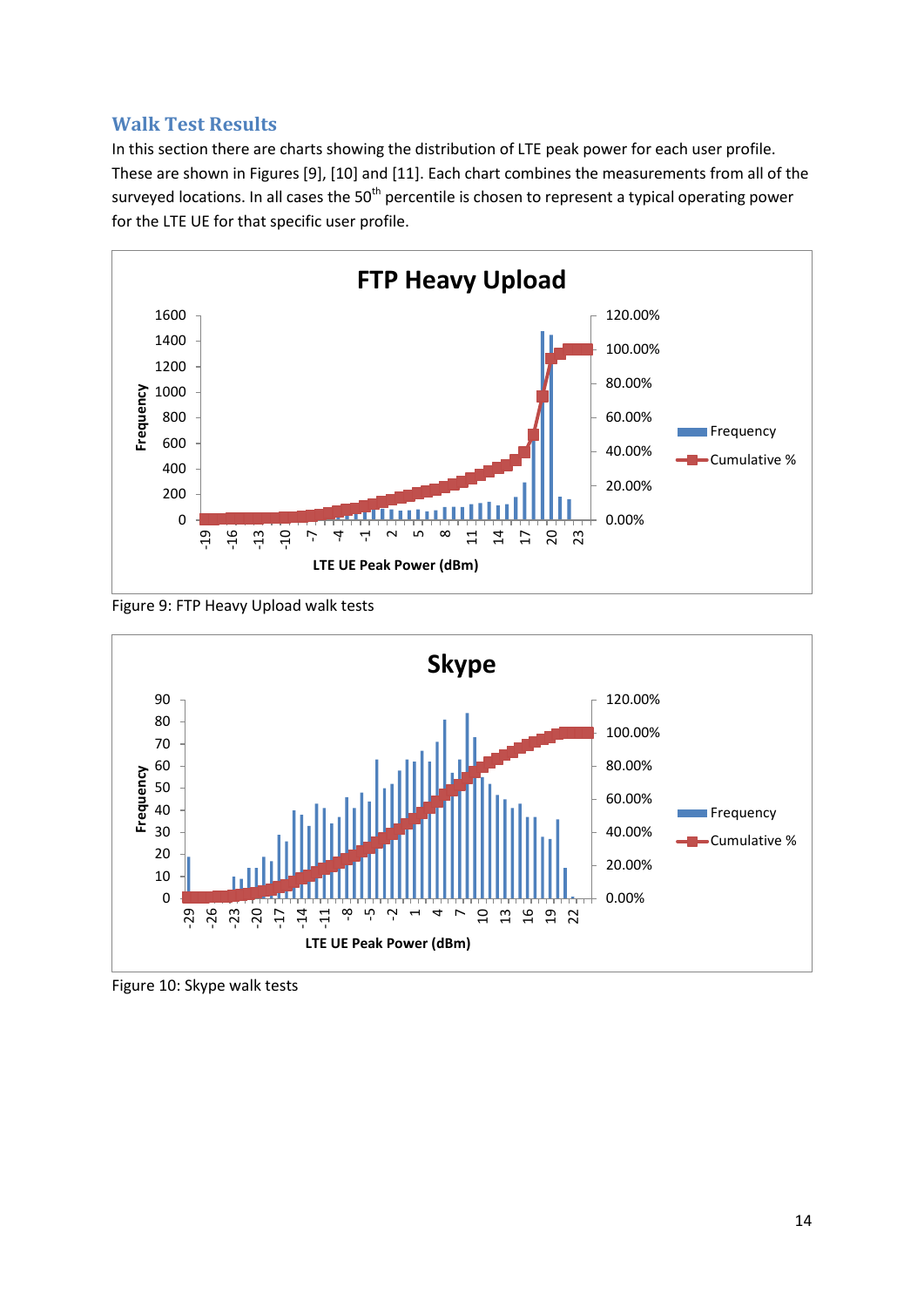

Figure 11: Heavy Download ("YouTube") walk tests

In all cases the 50<sup>th</sup> percentile is chosen to represent a typical operating power for the LTE UE terminal device for each specific user profile. Table [4] below shows the 50% percentile for each user case.

|                                    | User Traffic Profile |       |                |  |
|------------------------------------|----------------------|-------|----------------|--|
|                                    | Heavy Upload         | Skype | Heavy Download |  |
| 50th Percentile (Peak Power - dBm) | +18                  | +1.5  | +6.5           |  |

Table 4: 50<sup>th</sup> percentile for each user case showing peak power for the LTE UE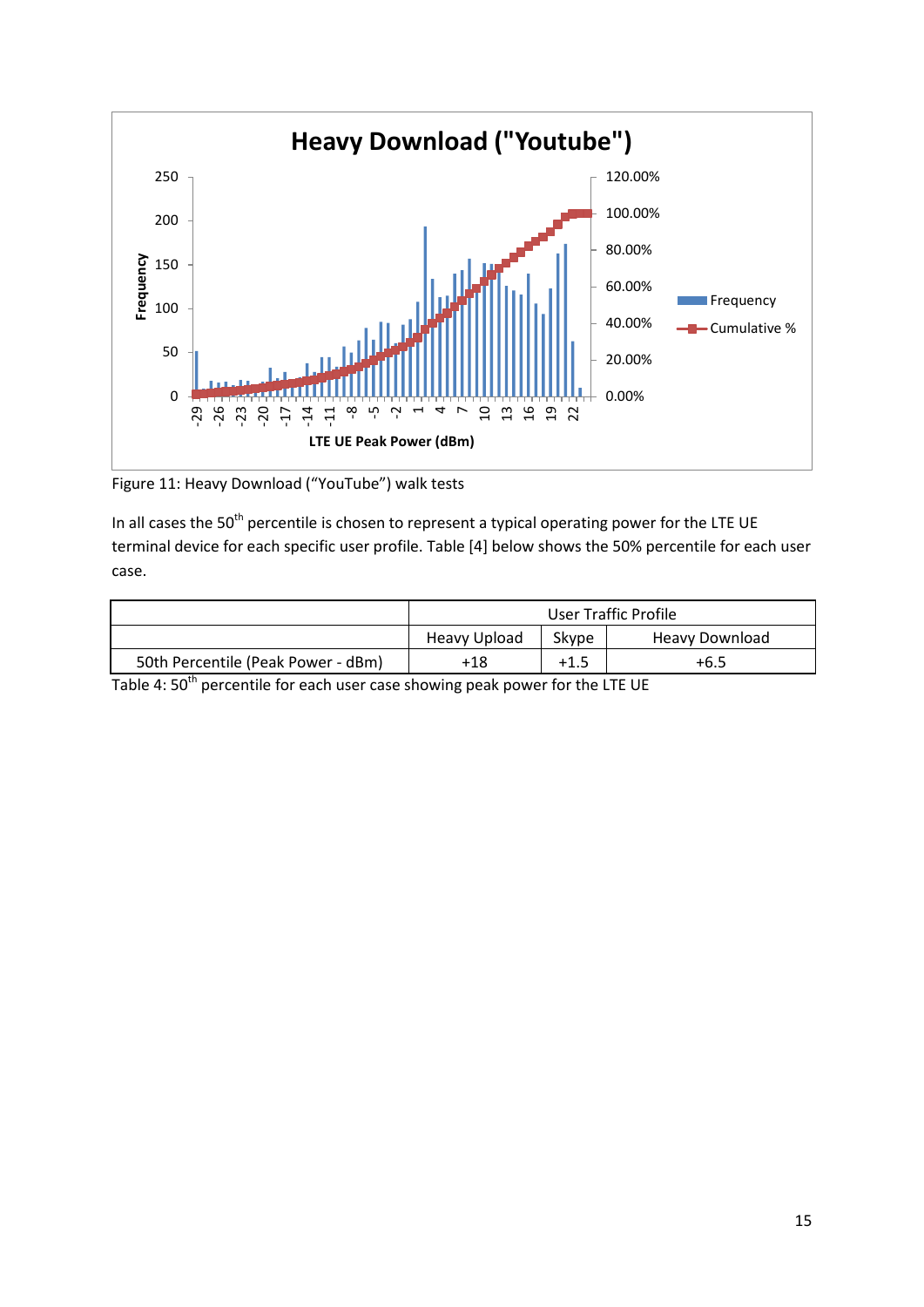# <span id="page-15-0"></span>**4 - Impact Analysis – Minimum Separation Distances between LTE UE Terminals and Wi-Fi Devices**

Minimum separation distances between LTE UE devices and Wi-Fi devices can be calculated using the peak power 50<sup>th</sup> percentile values (recorded in Table [4]) and Wi-Fi receiver blocking levels recorded in table [3].

Separation distances assume the following coupling gain parameters:

- Free-space-loss between the two devices
- 0dBi receive antenna on the victim Wi-Fi device
- Antenna co-polarisation between the LTE UE and Wi-Fi devices

|                       |                               |         | Heavy<br>Upload  | Skype            | Heavy<br>Download |
|-----------------------|-------------------------------|---------|------------------|------------------|-------------------|
|                       |                               | dBm     | $+18$            | $+1.5$           | $+6.5$            |
|                       | UE Waveforms / All Wi-Fi      |         |                  |                  |                   |
|                       | <b>Devices</b>                | $-31.1$ | 2.8 <sub>m</sub> | 0.4 <sub>m</sub> | 0.8 <sub>m</sub>  |
|                       | All LTE Waveforms / All Wi-Fi |         |                  |                  |                   |
|                       | <b>Devices</b>                | $-32.8$ | 3.5 <sub>m</sub> | 0.5 <sub>m</sub> | 0.9 <sub>m</sub>  |
| <b>Blocking Level</b> | UE Waveforms Only / Non-      |         |                  |                  |                   |
|                       | filtered Wi-Fi Device Only    | $-33.2$ | 3.7 <sub>m</sub> | 0.5 <sub>m</sub> | 1 <sub>m</sub>    |

The separation distances for the three scenarios have been calculated, and are listed in Table [5].

Table 5: Minimum separation distances in metres

Table [5] shows that for a heavy upload LTE UE user profile, the minimum separation distances are approximately 3m or greater for all LTE waveforms.

Table [5] also shows that for both Skype and Heavy Download user profiles the resulting separation distance is less than 1m, which is in-line with earlier Ofcom results.